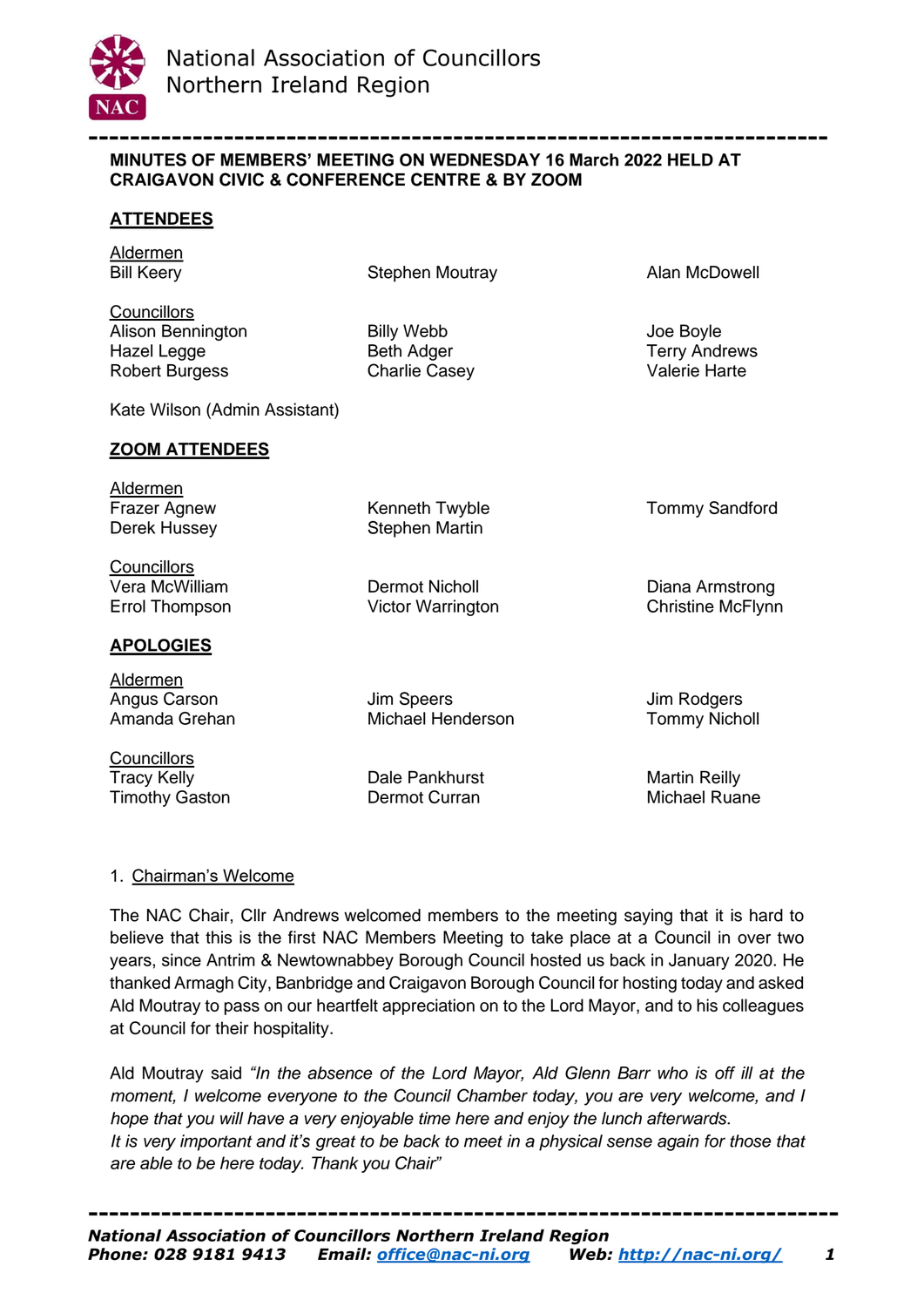Cllr Andrews then spoke of bereavements since the last NAC Members Meeting and offered sincere sympathy and heartfelt condolences, firstly to Cllr Willie Clarke whose mother, Margaret Mary was laid to rest yesterday, Ald Keery whose sister, Joan passed away on 5<sup>th</sup> February, Ald Henderson whose mother, Sadie passed away on  $10<sup>th</sup>$  February, to the family of Mr Christopher Stalford, MLA who passed on 19<sup>th</sup> February, and he said that the NAC had also learned of the passing of Cllr Sean Donnelly on 2<sup>nd</sup> December 2021. Cllr Andrews said our thoughts and prayers are very much with the families, friends, and colleagues of the deceased.

**-----------------------------------------------------------------------**

Apologies that have been received by email, marked in the Attendance Book, and informed today as read by Cllr Andrews are noted on Page 1 of the Minutes. Ald Hussey advised that he would have to leave the meeting early today to attend another meeting in his Council.

#### 2. Minutes of last Meeting

The minutes of the last Members' Meeting which took place on 26 January 2022 were agreed by all, as proposed by Cllr Adger, and seconded by Cllr Burgess. No matters were arising.

#### 3. Officers Reports – Treasurer, Secretary and National Chair

The Chair handed over to the Secretary, Cllr Boyle to deliver a report on behalf of the Treasurer Ald Carson.

#### **Treasurer's Report**

Cllr Boyle advised the bank balance as taken from the most recent bank statement received in February, he stated that some Councils had informed us that their Annual Subscriptions have been paid and these should appear on the next bank statement.

The Treasurer's Report was accepted by all, as proposed by Cllr Legge, and seconded by Cllr Thompson.

#### **Secretary's Report**

#### **Bereavements**

Unfortunately, and sadly, I start with the bereavements mentioned by the Chair, sympathy and mass cards signed on behalf of the NAC were passed on to Ald Henderson and posted to Alderman Bill Keery and the families of Cllr Sean Donnelly and Mr Christopher Salford MLA. (A card will be sent to Cllr Clarke).

#### NAC NI Newsletter

This was circulated to all members on 15 February 2022, and it contained details and the dates of all our Members' Meetings for 2022 as well as an update on the NAC NI Region's activities.

The NAC NI Region website is also regularly updated, and some new photos have been added to the gallery.

#### Annual Subscription Invoices

These were raised and sent to all councils on 23 February 2022, payments have already been processed by two councils Ards & North Down and Belfast, if anyone has any contact with their officers then perhaps, they could have a word to get payments made, that would be appreciated.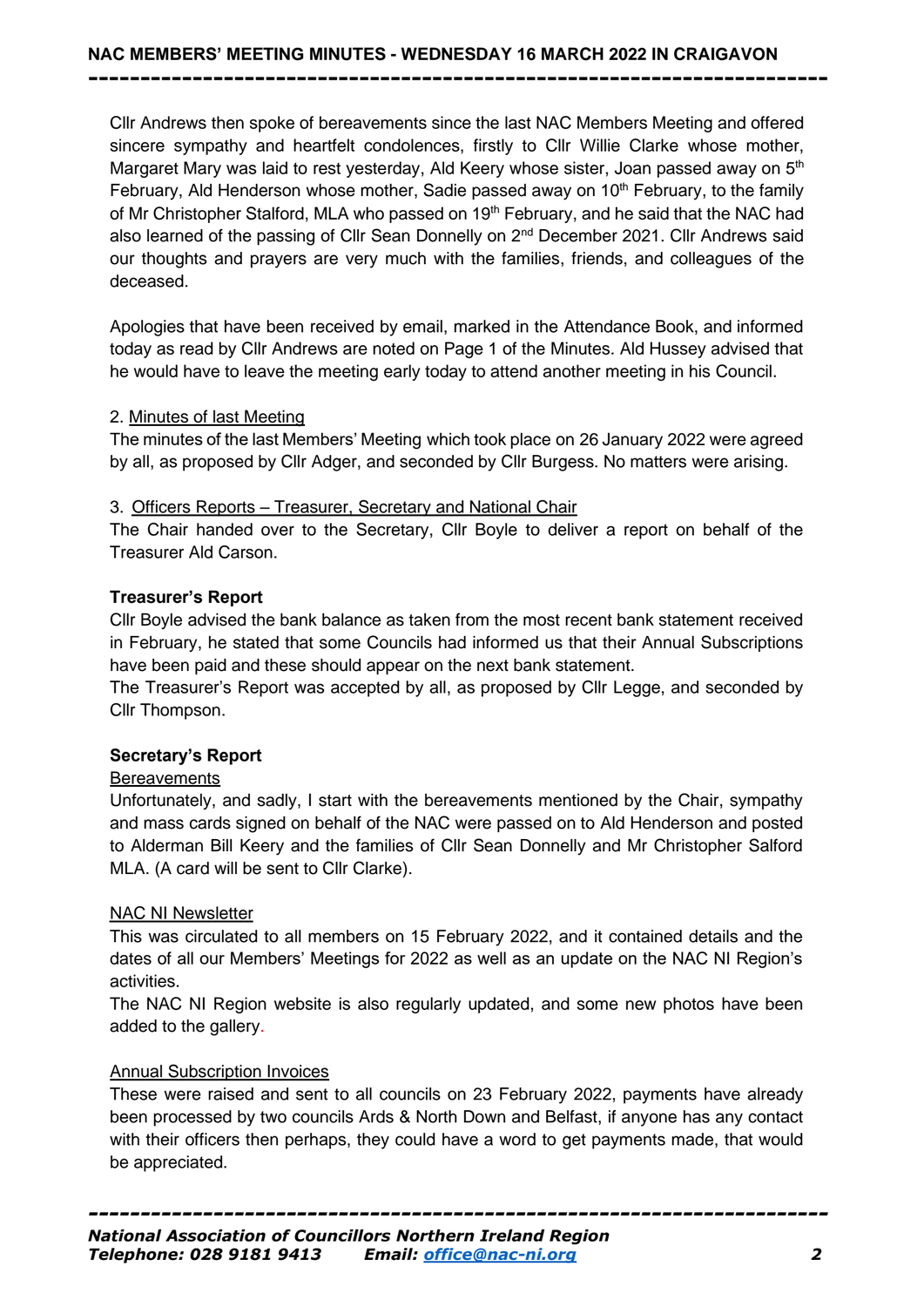### **NAC MEMBERS' MEETING MINUTES - WEDNESDAY 16 MARCH 2022 IN CRAIGAVON**

**-----------------------------------------------------------------------** Some councils have provided Purchase Order numbers to enable payments to be processed and/or advised that the invoices are being processed for payment, these are: Causeway Coast & Glens, Derry & Strabane, Lisburn & Castlereagh, and Mid Ulster, so those payments are already in the pipeline.

### Members Meeting Venues

Armagh, Banbridge and Craigavon Council agreed to host this hybrid meeting with a maximum of twenty in-person places. We are communicating with the other councils for our upcoming members meetings and details will be circulated and published on our website as and when venues are confirmed. All delegates were instructed that they would have to respond if they wanted to attend in-person today and extras would have to attend by Zoom. Hopefully, other councils will host us in the future and numbers may not be restricted.

## NAC National Meetings and Conferences

There was a conference held in Glasgow at the end of February with a good turn-out from the NI Region and details of the next conference which is taking place in Scarborough from 8 to 10 April have been circulated to all NAC NI Region members and councils. Cllr Casey, the National Chair, will provide further details from NAC UK in his report.

There was an issue that we had to address here as information was not coming through in time for travel arrangements to be cleared by councils for members who wanted to attend but we have tightened up on that and we are circulating details received from the National Secretary to all NAC NI members now.

## Virtual Meetings Legislation

The NAC sent a letter to The Mayor of LCCC, Ald Stephen Martin, in response to a request received from the council to support the continuation of virtual meetings for councils.

The NAC also provided a formal response to the DfC's Consultation Document on Remote/Hybrid Meetings Legislation for Councils. The NAC response was prepared following input and feedback from EC Members present at our meeting on 7 February 2022.

# Councillor Equality Meetings

This item has been ongoing for a number of years, and we will keep working on it up until the cut-off point for the Assembly elections and hopefully then continue working with the DfC on it following the elections.

Following the last meeting that the NAC had with the DfC officials, a letter was sent to Minister Hargey thanking her for agreeing to a review for councillors and asking if she can sign-off on this ASAP, a reply was received from Mr Carlton, on behalf of the Minister, on 3 February, in which he outlined the next steps in this process.

We have not yet received the Terms of Reference (TOR) draft that he and his colleagues are preparing for consideration by the Minister, and a further meeting with the DfC that was suggested could take place in late February 2022 has not yet been arranged.

We are following up regularly with the Department and sent a letter to Minister Hargey on 14 March, which was copied to her officials. This letter was the outcome of our latest EC meeting, whereby it was agreed that it was disappointing that the meeting promised for late February did not happen and we should write to the Minister to keep her informed of progress. The Minister had said that she wished to be kept informed.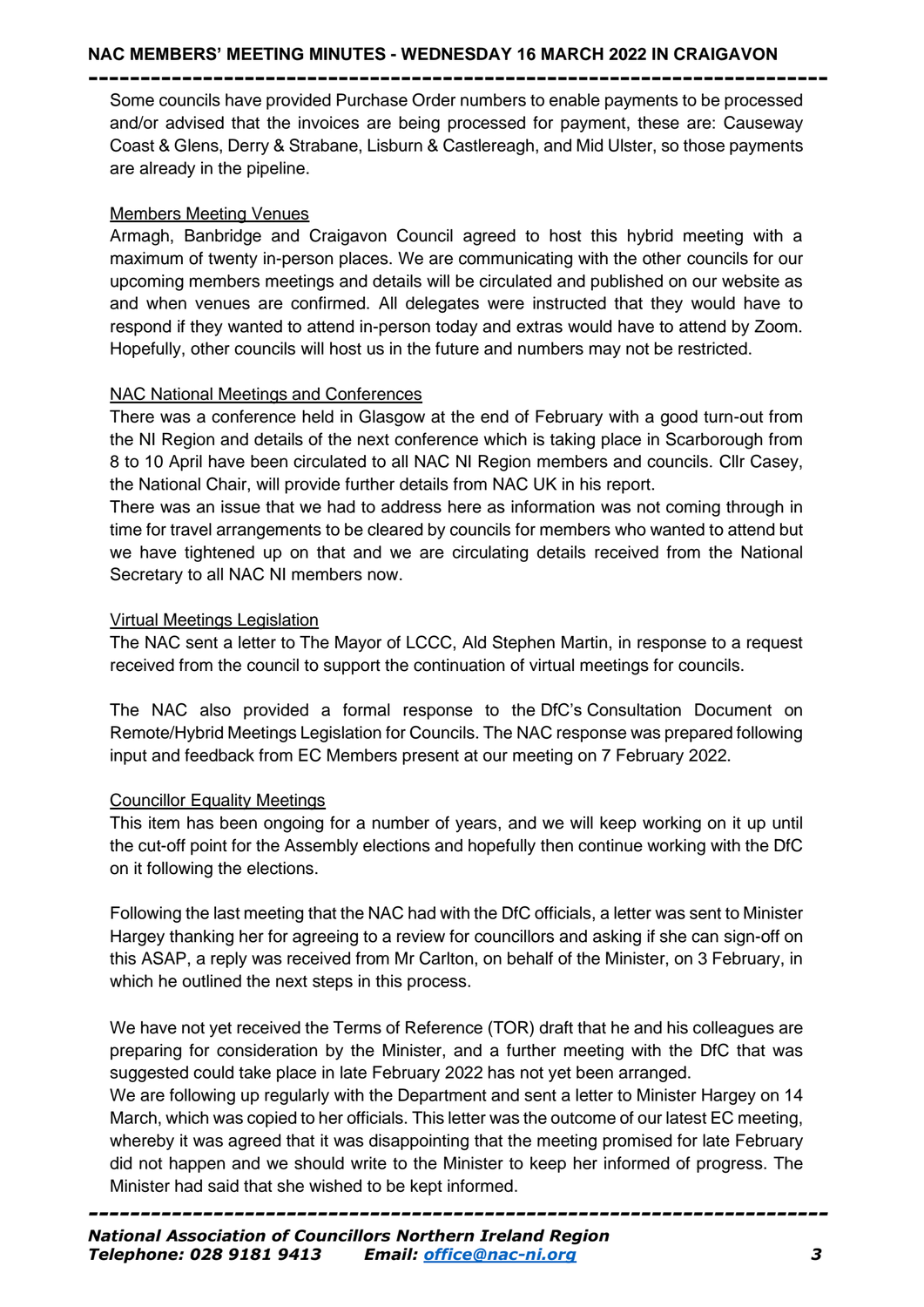**-----------------------------------------------------------------------**

# NILGA

As suggested at our last Members' Meeting, we sent a Welcome letter to the new Chief Executive of NILGA, Ms Alison Allen. Ms Allen responded positively, and she has arranged a meeting with the NAC Chair, Cllr Andrews, and me next week. We hope to build upon the strong and supportive relationship that has been developed with Derek McCallan over the years. We also are keeping in touch with Fiona Douglas, in case members are not aware we invite a NILGA representative to attend our monthly EC Meetings and Fiona their Membership Development Officer, has been joining us, when she is available to give an update on what NILGA are doing. It is useful to have NILGA on board from a Membership Development point of view, when possible, as they are a much bigger organisation, and I would like to keep the partnership in place with the new NILGA CEO.

# **End of Secretary's Report**

There were no questions and the Secretary's Report was approved as proposed by Ald Keery and seconded by Cllr Casey.

## **National Chair's Report**

Cllr Casey said he endorsed what Cllr Boyle said in relation to the National Conference information emails from Cllr Nelson, the National Secretary. However, the problems with receiving emails have now been resolved and we have a list with details of the upcoming conferences for those who want to apply to their councils to attend.

Cllr Casey then spoke about the latest conference in Glasgow which had some very useful workshops including one on getting information circulated from councils and another on empowering women, he remarked on the high turn-out from the NI Region and how we are further advanced in some of our processes here so were able to provide information to councillors from other regions.

On finishing his report Cllr Casey stated that the NI Region may not be represented so well at the next National Conference taking place in April in Scarborough due to canvassing for the Assembly elections.

Cllr Andrews thanked Cllr Casey for the report and said the NI turnout at the Glasgow Conference was impressive. Ald Sandford then thanked Cllr Andrews on behalf of the councillors who were in attendance for the speech he made to our national colleagues and how he conducted himself throughout the conference. Cllr Andrews thanked Ald Sandford and said everyone makes a great team and he is proud to be part of that, everyone who is involved plays a part by working together and being actively involved in their role as councillors.

Ald Sandford said that the Conference reports and documents had not been received from Cllr Nelson as requested and Cllr Andrews said that this will be followed up on and these will be circulated to all NAC Members.

#### 4. Any Other Business

Cllr Boyle spoke about the relationship between the NAC and AILG/LAMA, saying it is useful to have meetings to share information and we have recently been in contact with both organisations which has resulted in an invitation from AILG to the NAC Chair and Secretary to attend their Spring Conference which is taking place in Buncrana next week.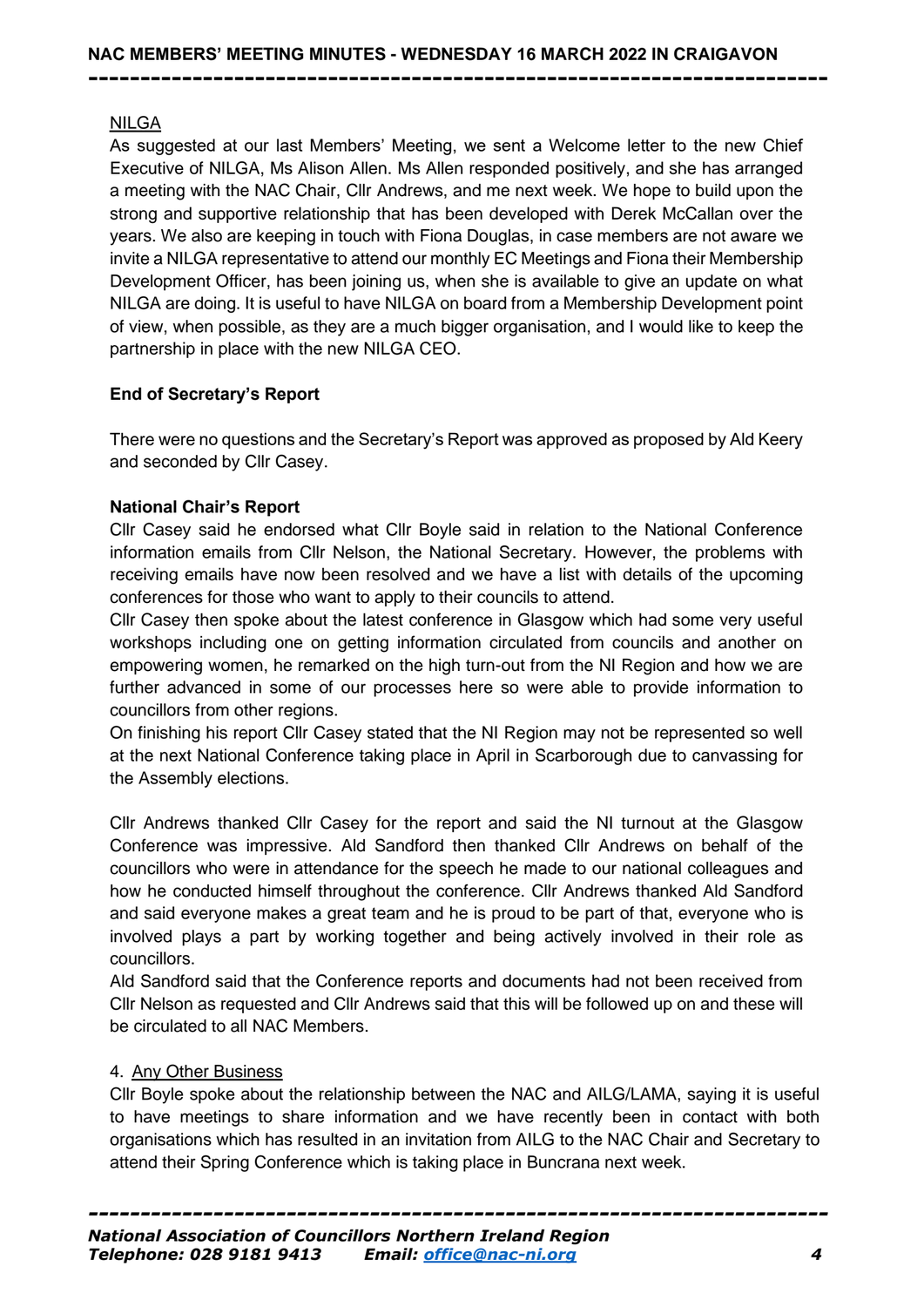Cllr Andrews has confirmed his attendance and Cllr Boyle is still to make arrangements but hopes to attend as this will be a good opportunity to touch base with them again. Cllr Boyle explained that the AILG have already been through a review process which took approximately 8 years, which gives an indication of how long these things can take but we will continue our journey.

**-----------------------------------------------------------------------**

A request was made for details of the AILG Conference to be forwarded as some members may wish to attend. Cllr Boyle clarified that it is an AILG Conference for councillors in the South and it may not be open for all, however it was agreed that details of the AILG Conference would be shared with all NAC Members and if they wish to make enquiries with the organisers then arrangements can be made with councils.

Ald Sandford advised that the new Chief Executive of Belfast City Council will be Mr John Walsh.

Cllr Boyle spoke further about the Councillor Equality campaign explaining details and providing information on the journey to date and the process that an NAC sub-committee are currently working on with the DfC. He warned that if there is no government in place then our process will go no further without the sign-off of a Minister.

Ald McDowell, chair of the NAC sub-committee. stated the importance of continuing the process and said that the Minister should remain in place for six months following the election and therefore we will keep working to get the review signed off. There was agreement on this by another EC member.

The issue of pension updates from NILGOSC for those who are not accessing their details online was raised and it was agreed that the NAC will contact them again in relation to this. The benefits of the pension scheme were explained by Cllr Boyle with details of percentages and returns. It was confirmed that members must contact NILGOSC if they wish to receive their Annual Statement by post.

Cllr Webb provided an update on the review of the NAC NI Constitution, saying that a lot of work has been done but more is to be carried out and a further meeting is arranged to continue the process. Legal opinion is being sought on an aspect of it and when it is finalised a special meeting will be called to share the details with members. Cllr Boyle provided a further explanation on how the current Constitution is over 25 years old therefore it is time for a review to update it for future members. Cllr Andrews concluded that the work would continue on this.

Cllr Andrews then thanked the Armagh City, Banbridge and Craigavon Lord Mayor, Aldermen, Councillor colleagues and officers for hosting the meeting today, he thanked the staff members for looking after us and importantly the staff that have been in attendance to ensure everything went smoothly on the IT side - Ruth and Danny, he finished by commenting on the high level of facilities available in the Chamber.

#### 5. Next Meeting Date

Our next Members Meeting will take place on Wednesday 25 May 2022 in the Belfast City Council area, venue is to be confirmed.

The meeting ended, see over for Decisions taken.